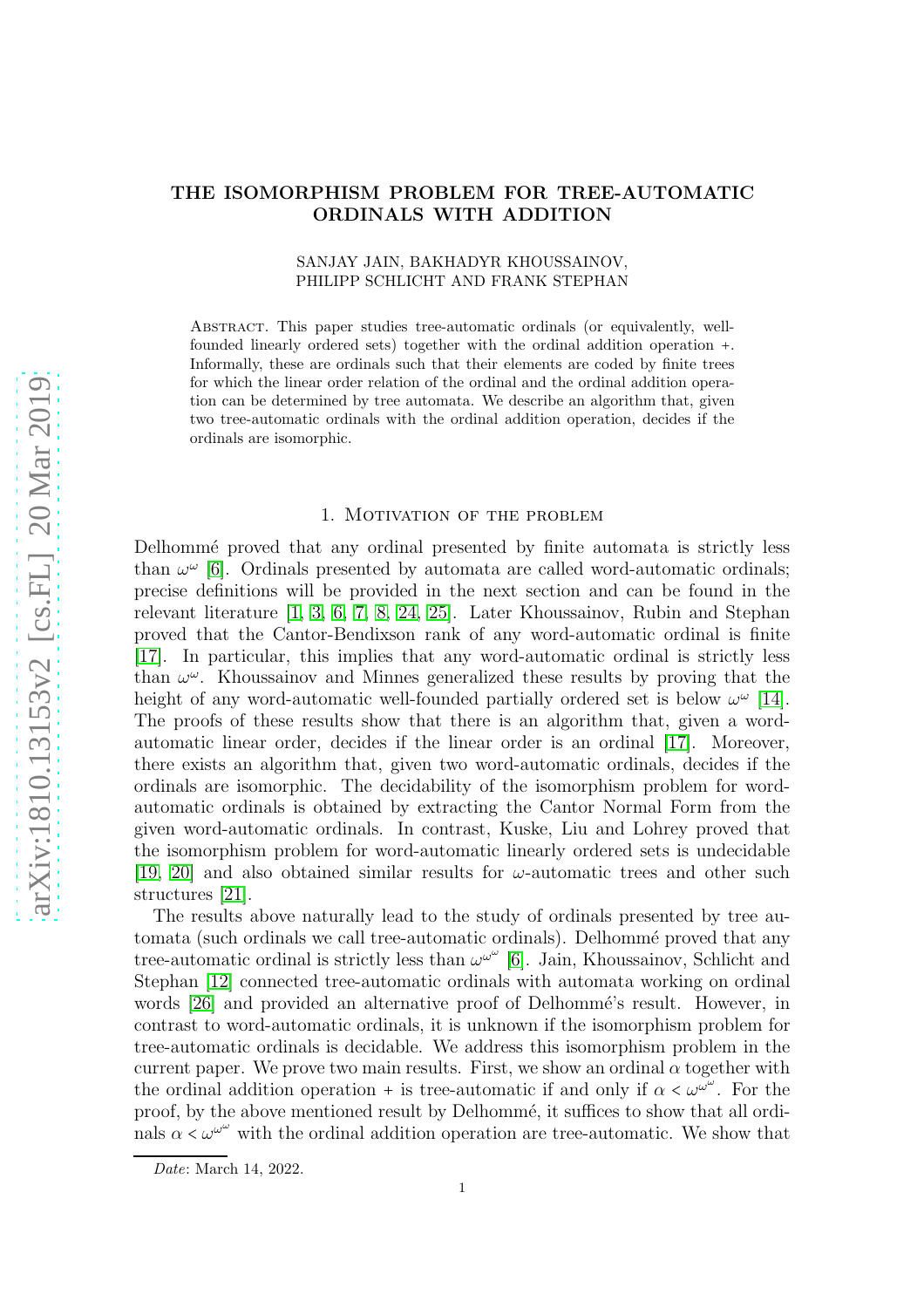the natural tree-representations of such ordinals preserve tree-automaticity of the addition operation. We further provide an algorithm that, given two tree-automatic ordinals with the addition operation, decides if the ordinals are isomorphic. Just like in the case of word-automatic ordinals, the proof is based on extracting Cantor Normal Forms from tree automata that represent ordinals with addition. The Cantor Normal Form is based on Cantor's result that every ordinal is the sum of a finite descending list of  $\omega$ -powers [\[4,](#page-8-13) [5\]](#page-8-14).

## 2. Basic definitions

This section gives necessary definitions and background to tree automata and treeautomatic structures. Let  $\{0,1\}$  be the binary alphabet and  $\leq_p$  be the prefix order on finite binary strings. If  $x \leq_{p} y$  and  $x \neq y$  then we say that y properly extends x. By a tree we mean a finite subset X of  $\{0,1\}^*$  such that  $(1)$  X is closed under the prefix relation, (2) for every  $x \in X$  either no  $y \in X$  properly extends x or both x0 and  $x1$  belong to X.

Let X be a tree and  $x \in X$ . If no string in X properly extends x then we say that x is a leaf of the tree. In case  $x \in X$  and x is not a leaf then x is called an internal node of X; in this case, the node x0 is the left-child of x and x1 is the right-child of x. For the internal node  $x \in X$ , both children of x belong to X. The null string  $\lambda$  belongs to any non-empty tree. The empty string is called the root of the tree. Finally, a maximal linearly ordered set of internal nodes of X is called a branch.

For a finite alphabet  $\Sigma$ , a  $\Sigma$ -tree is a function  $t : X \to \Sigma$  where X is a tree. In this case the domain of t, denoted by  $dom(t)$ , coincides with the set X. We denote the set of all  $\Sigma$ -trees by  $T_{\Sigma}$ . A  $\Sigma$ -tree language (or simply a language) is any set of Σ-trees. Thus, Σ-tree languages are simply subsets of  $T_{\Sigma}$ .

**Definition 2.1.** A tree automaton M is a tuple  $(S, \delta, I, F)$ , where S is a finite set of states,  $\delta : S \times \Sigma \to P(S \times S)$  is the transition table,  $I \subseteq S$  is the set of initial states and  $F \subseteq S$  that of accepting states. These tree automata are sometimes called top-down automata.

Given a tree automaton M and a  $\Sigma$ -tree t, one naturally defines the notion of a run of M on the tree t. Namely, a run of M on t is a function  $r : dom(t) \rightarrow S$  such that the following conditions are satisfied:

- (1) The run starts at the root with an initial state. Namely,  $r(\lambda) \in I$ .
- (2) The run is consistent with the transition table. Namely, for all internal nodes  $x \in dom(t)$ , if  $r(x) = s$  and  $t(x) = \sigma$  then  $(r(x0), r(x1)) \in \delta(s, \sigma)$ .

Note that there could be several runs of M on any given  $\Sigma$ -tree t. For such a run r, if  $r(x) \in F$  for all leaves of the tree  $dom(t)$  then we say r is an accepting run of M on t. We say that M accepts the tree t if M has an accepting run on t. Define

 $L(\mathcal{M}) = \{t \mid \text{the automaton } \mathcal{M} \text{ accepts } t\}.$ 

We call  $L(\mathcal{M})$  the language of the automaton M or the language recognised by the automaton M.

Note that our restrictive definition of trees above simplifies the transition table in the previous definition, since one need not consider the case of nodes with only one direct successor.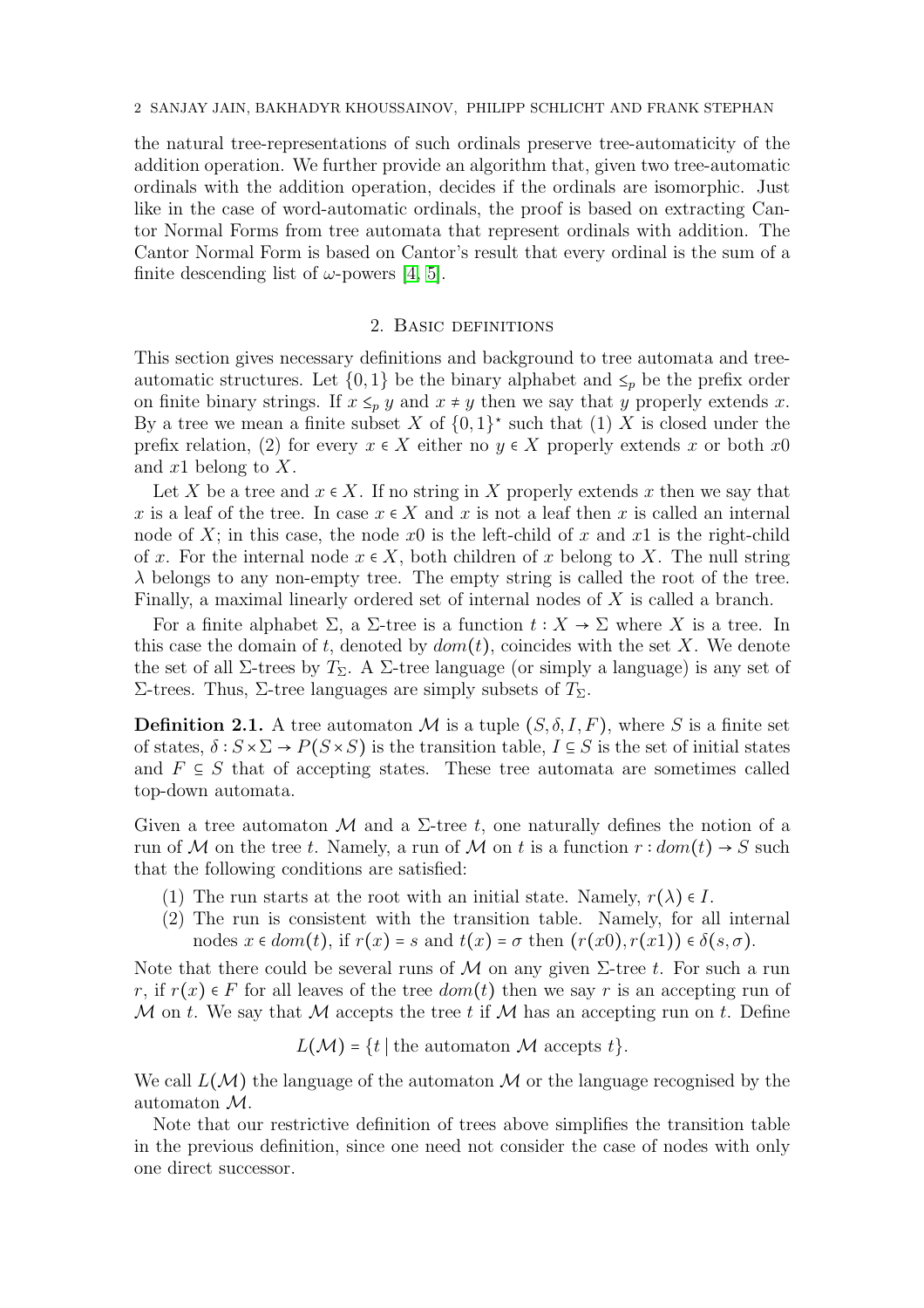**Definition 2.2.** A  $\Sigma$ -tree language L is called regular if there exists an automaton M such that L is the language of the automaton M, that is,  $L = L(M)$ .

It is well-known that the class of regular  $\Sigma$ -tree languages forms a Boolean algebra under the set-theoretic boolean operations. Tree automata also satisfy an important decidability property that solves the emptiness problem. Namely, there exists an algorithm (that runs in linear time on the sizes of input automata) that, given an automaton M, decides if M accepts at least one  $\Sigma$ -tree.

Note that a unary relation on  $T_{\Sigma}$  is recogised by tree automata if and only if it is regular. In order to define n-ary relations that are recognised by tree automata, we need to define the convolution operation on n-tuples of  $\Sigma$ -trees. Here we describe the convolution operation for pairs  $(t_1, t_2)$  of  $\Sigma$ -trees; the convolution of *n*-tuples of Σ-trees can easily be defined in a similar way.

Definition 2.3. Let  $\diamond$  be a symbol that does not belong to  $\Sigma$ . Given  $\Sigma$ -trees  $t_1$ and  $t_2$ , the convolution  $conv(t_1, t_2)$  is a function with domain  $dom(t_1) \cup dom(t_2)$ such that for all  $x \in dom(t_1) \cup dom(t_2)$  we have the following properties:

- (1) If  $x \in domt(t_1) \cap dom(t_2)$  then  $conv(t_1, t_2)(x) = (t_1(x), t_2(x)).$
- (2) If  $x \in dom(t_1) \setminus dom(t_2)$  then  $conv(t_1, t_2)(x) = (t_1(x), \diamondsuit)$ .
- (3) If  $x \in dom(t_2) \setminus dom(t_1)$  then  $conv(t_1, t_2)(x) = (\diamondsuit, t_2(x))$ .

This definition allows us to define tree automata recognisable n-ary relations on the set of all  $\Sigma$ -trees:

**Definition 2.4.** An *n*-ary relation R on the set  $T_{\Sigma}$  is tree automata recognisable (or tree-automatic) if there exists a tree automaton  $\mathcal M$  that recognises the convolution  $conv(R)$  of the relation R, that is:

$$
L(\mathcal{M}) = \{conv(t_1, t_2, \ldots, t_n) \mid (t_1, t_2, \ldots, t_n) \in R \}.
$$

Now we connect the notion of tree automata recognisability with algebraic structures. Recall that a relational algebraic structure is a first order structure of the form

$$
\mathcal{A}=(A;R_1^{n_1},\ldots,R_k^{n_k}),
$$

where A is a non-empty set (called the domain of A) and for each  $i = 1, \ldots, k, R_i^{n_i}$  $\frac{n_i}{i}$  is a relation of arity  $n_i$  on the domain A. These relations are called atomic relations of the structure. Note that any structure with operation symbols can be transformed into a relational structure by replacing each atomic operation with its graph. So, we identify such structures with their relational counterparts as just described.

In this paper, our interest is in ordinals with addition. We adopt the convention to identify each ordinal with the set of its predecessors; ordinals are further (implicitly) identified with isomorphism types of well-founded linearly ordered sets. The ordinal  $\omega^{\omega}$  with the addition operation can be viewed as the algebraic structure

$$
(\omega^\omega; \leq, +),
$$

where  $\omega^{\omega}$  equals the set of all ordinals strictly less than  $\omega^{\omega}$ ,  $\leq$  is the natural linear order relation  $\epsilon$  on ordinals (that is,  $\alpha < \beta$  iff  $\alpha \in \beta$  for ordinals  $\alpha$  and  $\beta$ ) and + is the addition operation of ordinals. Here the addition operation on an ordinal  $\delta$  is identified with its graph  $\{(\alpha,\beta,\gamma) \mid \alpha,\beta,\gamma < \delta \& \alpha + \beta = \gamma\}$ . We note that not every ordinal is closed under addition. So, + is a binary partial operation.

The following definition now connects algebraic structures with tree automata: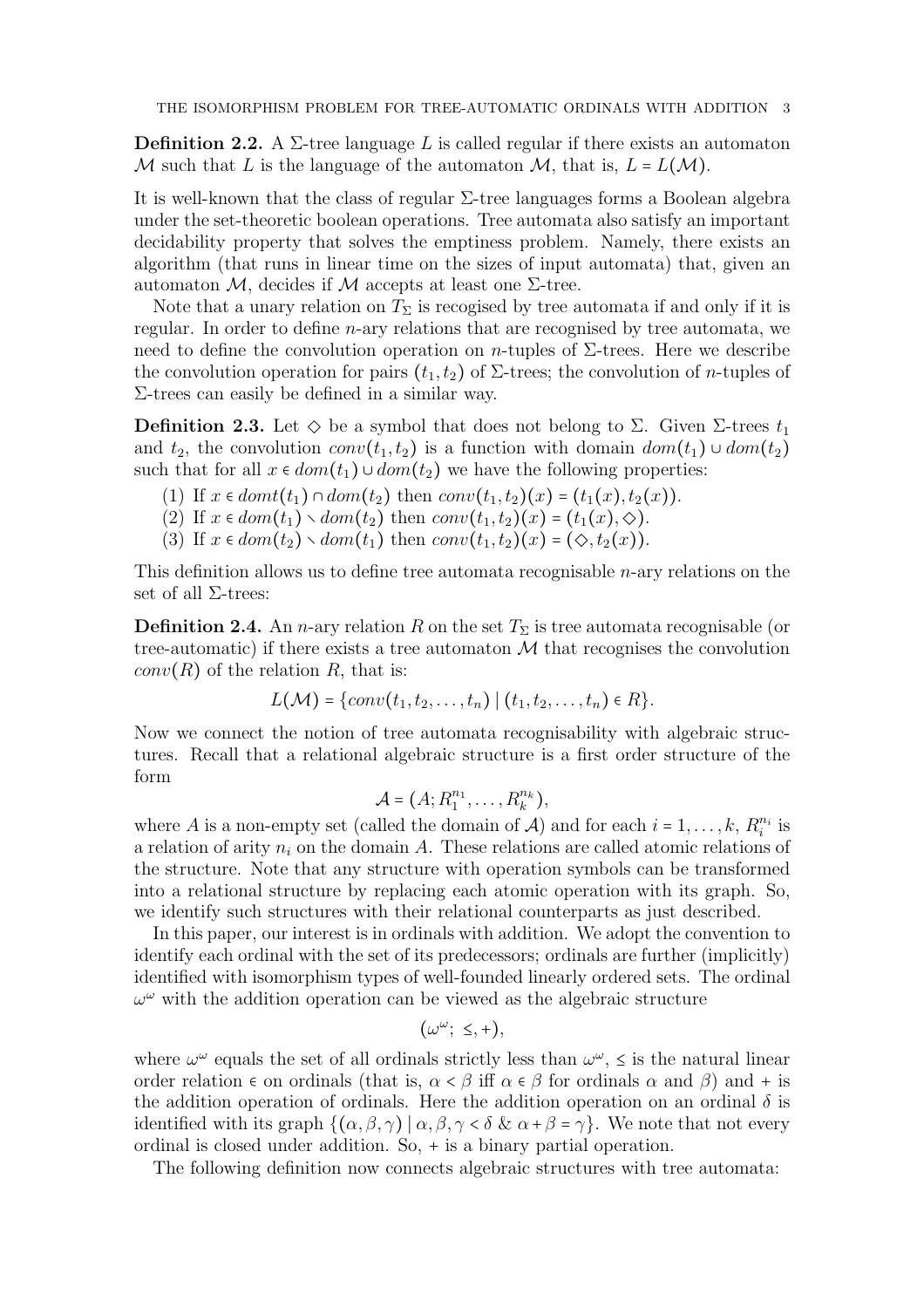**Definition 2.5.** An algebraic structure  $A = (A; R_1^{n_1}, \ldots, R_k^{n_k})$  is tree-automatic if the domain  $A \subseteq T_{\Sigma}$  and the atomic relations  $R_1^{n_1}, \ldots, R_k^{n_k}$  on A are all recognised by tree automata. Any tuple of tree-automata that recognise  $A, R_1^{n_1}, \ldots, R_k^{n_k}$  $\binom{n_k}{k}$  is called a (tree-automatic) representation of the structure.

If an algebraic structure is isomorphic to a tree-automatic structure, then we say that it is tree-automata presentable. Since we are interested in structures up to isomorphism, we abuse our definition and often call tree-automata presentable structures tree-automatic structures. This will be clear from the context. For this paper we use the following foundational theorem in the theory of automatic structures [\[2,](#page-7-1) [9,](#page-8-15) [10,](#page-8-16) [15\]](#page-8-17). The proof of the theorem follows from the closure properties of regular tree-languages and the decidability of the emptiness problem for tree automata:

<span id="page-3-0"></span>**Theorem 2.6.** There exists an algorithm that given a tree-automatic structure  $A$ and a first order formula  $\phi(x_1, \ldots, x_n)$  with n variables  $x_1, \ldots, x_n$ , constructs a tree automaton  $\mathcal{M}_{\phi}$  such that  $\mathcal{M}_{\phi}$  accepts a tuple  $(t_1, \ldots, t_n)$  if and only if  $\mathcal{A} \models$  $\phi(t_1,\ldots,t_n)$ . In particular, the first order theory of any tree-automatic structure is  $decidable.$ 

Finally, we refer the reader to the articles of Blumensath and Grädel [\[2\]](#page-7-1), Delhommé [\[6\]](#page-8-0), Khoussainov and Minnes [\[14\]](#page-8-7), Khoussainov and Nerode [\[16\]](#page-8-18), Kuske [\[18\]](#page-8-19) and Rubin [\[24,](#page-8-4) [25\]](#page-8-5) for the background and open questions in the area of automatic structures. For simple and non-trivial examples of word-automatic structures we refer to the articles of Ishihara, Khoussainov and Rubin [\[11\]](#page-8-20), Nies [\[22\]](#page-8-21), Nies and Thomas [\[23\]](#page-8-22) and Stephan [\[28\]](#page-9-0).

### 3. Tree-automatic ordinals with addition

Our main result in this section is the following theorem.

**Theorem 3.1.** Let  $\alpha$  be an ordinal such that  $\alpha < \omega^{\omega^{\omega}}$ . Then the structure  $(\alpha; \leq, +)$ of the ordinal  $\alpha$  together with ordinal addition is a tree-automatic structure.

Proof. For the reader and ease of understanding, we provide some background and intuition for ordinals  $\alpha \leq \omega^{\omega^{\omega}}$ . These will also be needed for the next theorem. The ordinal  $\omega^{\omega}$  can be viewed as the sum:

$$
\omega^{\omega} = \omega + \omega^2 + \ldots + \omega^n + \ldots
$$

The ordinals  $\omega^{\omega^n}$ , where  $n > 1$ , are defined by induction through the supremum of the sequence of ordinals

 $\omega^{\omega^{n-1}}, \quad \omega^{\omega^{n-1}} \cdot \quad \omega^{\omega^{n-1}} \cdot \quad \omega^{\omega^{n-1}} \cdot \quad \omega^{\omega^{n-1}} \cdot \quad \omega^{\omega^{n-1}} \cdot \quad \omega^{\omega^{n-1}} \cdot \quad \omega^{\omega^{n-1}} \cdot \quad \dots$ 

So, the ordinal  $\omega^{\omega^{\omega}}$  can be viewed as the sum:

$$
\omega^{\omega^{\omega}} = \omega^{\omega} + \omega^{\omega^2} + \omega^{\omega^3} + \ldots + \omega^{\omega^n} + \ldots
$$

Let  $p(X)$  be a notation for polynomials with non-negative integer coefficients. We represent these polynomials as

$$
p(X) = X^n a_n + X^{n-1} a_{n-1} + \ldots + X a_1 + a_0,
$$

where  $a_n > 0$  whenever  $p(X) \neq 0$ . Here we explicitly wrote the coefficients on the right side of the variables, since the multiplication and addition operations on ordinals are not commutative. For any ordinal  $\alpha < \omega^{\omega^{\omega}}$ , there are unique polynomials  $p_0(X), \ldots, p_k(X)$  and integer coefficients  $c_0, \ldots, c_k$  with  $c_k > 0$  such that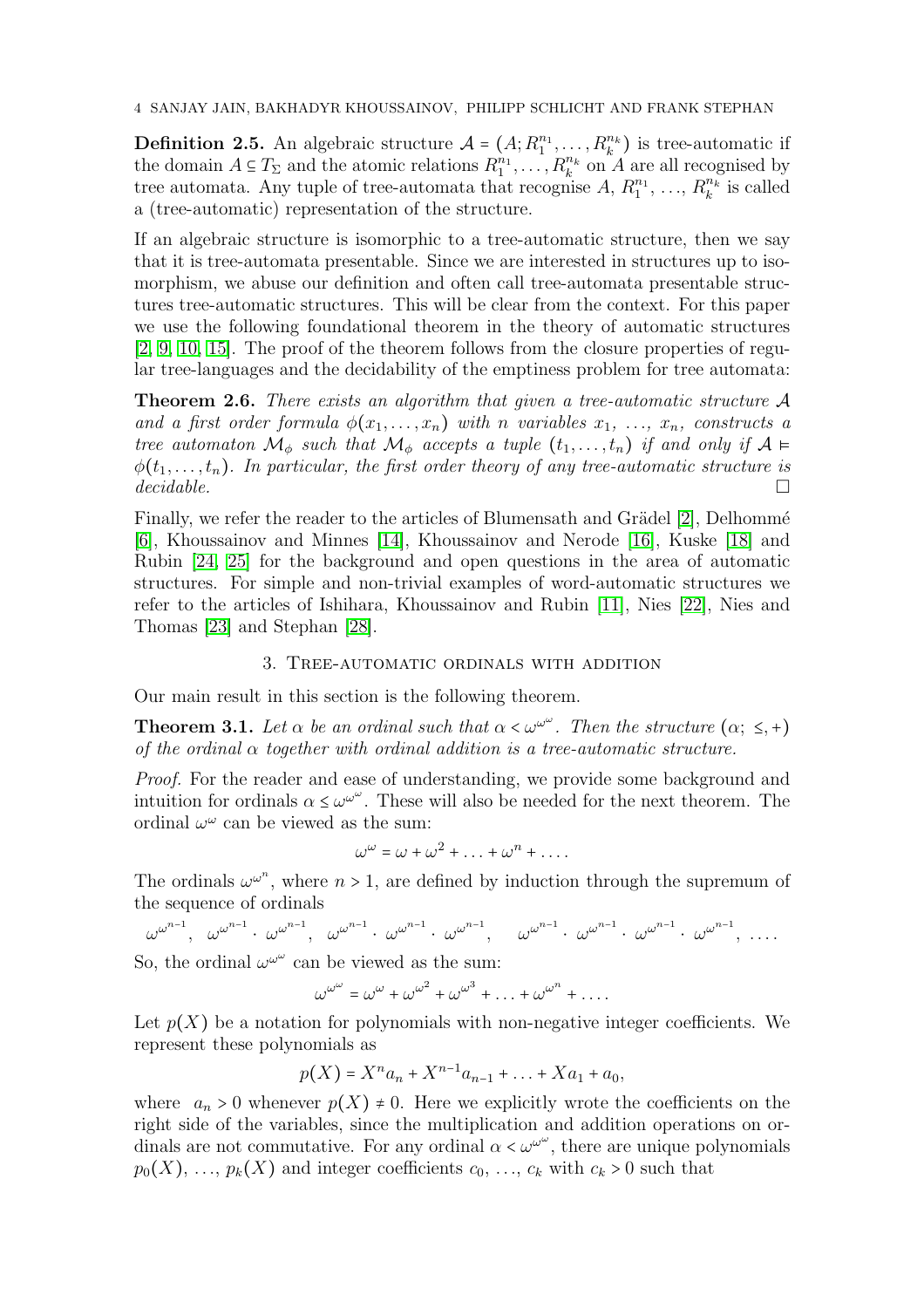THE ISOMORPHISM PROBLEM FOR TREE-AUTOMATIC ORDINALS WITH ADDITION 5

- $\bullet \ \alpha = \omega^{p_0(\omega)} c_0 + \omega^{p_1(\omega)} c_1 + \dots + \omega^{p_{k-1}(\omega)} c_{k-1} + \omega^{p_k(\omega)} c_k$  and
- $\bullet$   $p_0(\omega) > p_1(\omega) > \ldots > p_k(\omega)$ .

When adding ordinals described in the form above, one takes into account the following equations from ordinal arithmetic:

$$
\omega^{\alpha} m + \omega^{\alpha} n = \omega^{\alpha} (m+n), \text{ and } \omega^{\alpha} + \omega^{\beta} = \omega^{\beta},
$$

where m and n are natural numbers and  $\alpha < \beta$  are ordinals. For instance,

$$
(\omega^{\omega^3} 4 + \omega^{\omega^2} 7 + \omega^6 3 + \omega^2 + 1) + (\omega^{\omega^2} 2 + \omega^6 3 + \omega^5 + 5) = \omega^{\omega^3} 4 + \omega^{\omega^2} 9 + \omega^6 3 + \omega^5 + 5.
$$

To prove the desired result, it suffices to show that each ordinal  $\omega^{\omega^n}$  with the ordinal addition operation + is a tree-automatic structure. This yields a representation of  $(\alpha; \leq, +)$  for any ordinal  $\alpha < \omega^{\omega^{\omega}}$ , since the class of tree-automatic structures is closed under products. The proof is by induction on n.

We first explain a tree-automatic presentation of  $\omega^{\omega}$ . Note that every non-null ordinal  $\alpha < \omega^{\omega}$  can be uniquely written as

$$
\omega^m b_m + \ldots + \omega^1 b_1 + \omega^0 b_0,
$$

<span id="page-4-0"></span>where  $b_m > 0$  and the coefficients  $b_m, \ldots, b_0$  are natural numbers. The integer m is called the degree of  $\alpha$ . We represent this  $\alpha$  as the following  $\{0, 1\}$ -tree  $t_{\alpha}$ :

- <span id="page-4-1"></span>(1) The leftmost branch of  $t_{\alpha}$  has length  $m+1$  and nodes  $v_i = 0^i$  for  $i \leq m$ .
- (2) For each i, the rightmost branch containing  $v_i$  has length  $k_i$  above  $v_i$  and nodes  $w_j = v_i \cdot 1^j$  for  $j \leq k_i$  and codes the coefficient  $b_i \in [2^{k_i}, 2^{k_i+1})$  in binary format, beginning with the least-significant bit.
- (3)  $dom(t_{\alpha})$  does not contain any more nodes than implied by [\(1\)](#page-4-0) and [\(2\)](#page-4-1), and  $t_{\alpha}(s) = 0$  for all  $s \in dom(t_{\alpha})$  not mentioned there.

Let  $L_1$  be the set of all  $\{0,1\}$ -trees  $t_\alpha$  that represent ordinals  $\alpha < \omega^\omega$ . It is clear that  $L_1$  is a regular tree language. It is not too hard to see that there exist tree automata  $\mathcal{M}_{\le}^{(1)}$  and  $\mathcal{M}_{+}^{(1)}$  such that, given trees  $t_{\alpha}$ ,  $t_{\beta}$  and  $t_{\gamma}$  representing ordinals  $\alpha, \beta, \gamma < \omega^{\omega}$ , the automata  $\mathcal{M}_{\leq}^{(1)}$  and  $\mathcal{M}_{+}^{(1)}$  verify that  $\alpha \leq \beta$  and  $\alpha + \beta = \gamma$ . For instance,  $\mathcal{M}_{\leq}^{(1)}$ by reading  $conv(\bar{t}_{\alpha}, t_{\beta})$  non-deterministically makes one of the following choices:

- (1) The automaton guesses and verifies that the degree of  $\beta$  is greater than that of  $\alpha$ . In this case  $\mathcal{M}_{\leq}^{(1)}$  accept the convolution  $conv(t_{\alpha}, t_{\beta})$ .
- (2) The automaton guesses and verifies that both  $\alpha$  and  $\beta$  have the same degree, and then compares the coefficients of  $\alpha$  and  $\beta$  lexicographically.

<span id="page-4-2"></span>Similarly, using the properties of the addition operation stated above, one can describe the desired automaton  $\mathcal{M}^{(1)}$ .

- (1) The automaton guesses at each internal node  $v_i$  of  $dom(t_{\alpha})$  whether the Cantor Normal Form of  $\beta$  contains a non-vanishing multiple of  $\omega^k$  for some  $k > i$ .
- (2) For any  $i < k$  such that the guess in [\(1\)](#page-4-2) is positive, we take as coefficient of  $\omega^i$  in the sum only the one appearing in the representation of  $\beta$ ; when the guess is negative, we take the sum of the coefficients of  $\omega^i$  appearing in  $\alpha$ and  $\beta$ .

So,  $\omega^{\omega}$  with the addition operation is a tree-automatic structure.

Suppose now that we have a regular tree language  $L_n$ , that represents all ordinals  $\alpha < \omega^{\omega^n}$ , and tree automata  $\mathcal{M}_{\leq}^{(n)}$  and  $\mathcal{M}_{+}^{(n)}$  such that, given trees  $t_{\alpha}, t_{\beta}$  and  $t_{\gamma}$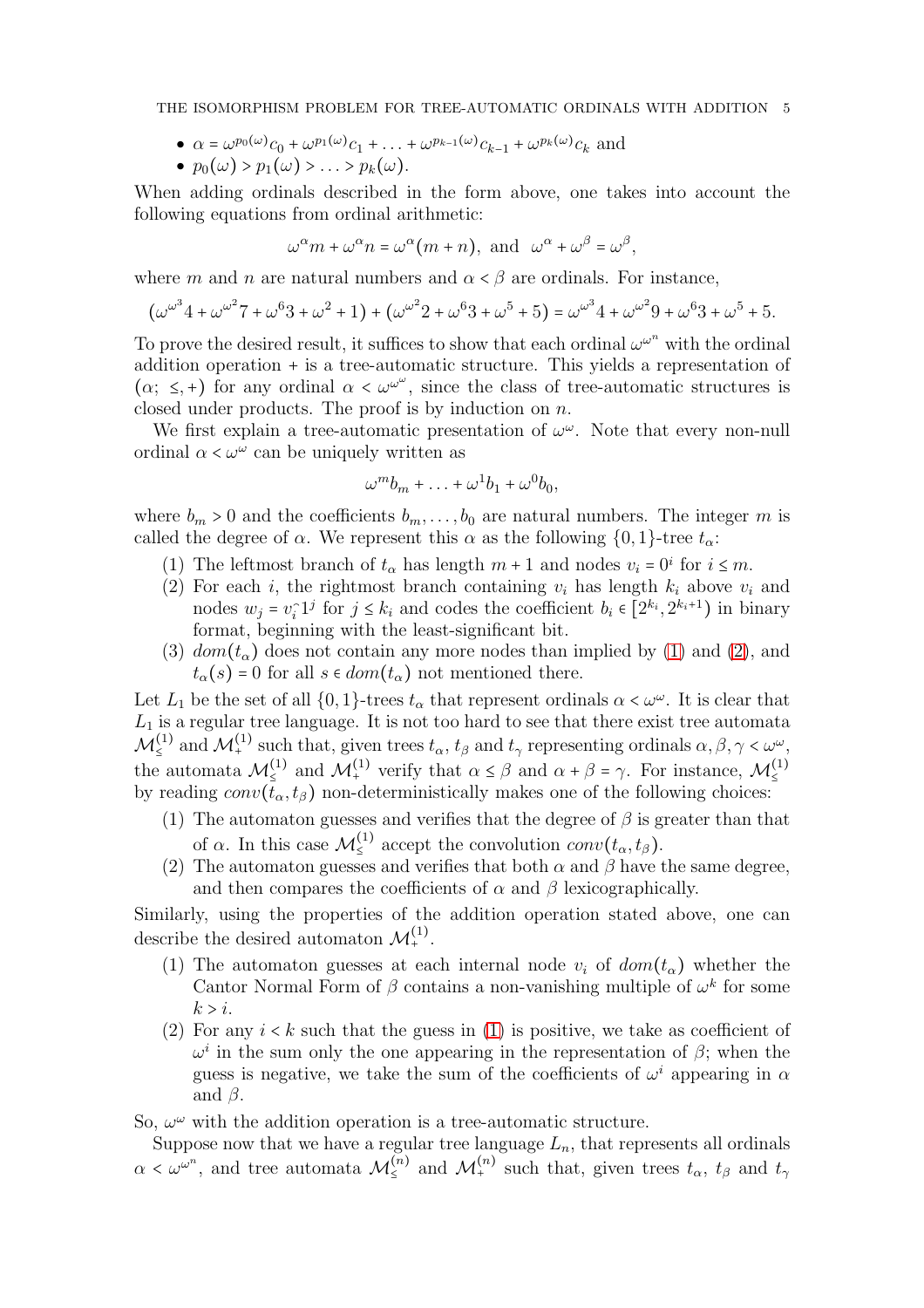representing ordinals  $\alpha, \beta, \gamma < \omega^{\omega^n}$ , the automata  $\mathcal{M}_{\le}^{(n)}$  and  $\mathcal{M}_{+}^{(n)}$  verify that  $\alpha \le \beta$ and  $\alpha + \beta = \gamma$ .

Elements  $\alpha$  of  $\omega^{2^{n+1}}$  can be identified with finite tuples  $(\alpha_0, \ldots, \alpha_k)$ , where each  $\alpha_i, i = 1, \ldots, k$ , is an element of  $\omega^{\omega^n}$ . Intuitively, the tuple  $(\alpha_0, \ldots, \alpha_k)$  represents the ordinal  $(\omega^{\omega^n})^k \times (\alpha_k) + (\omega^{\omega^n})^{k-1} \times \alpha_{k-1} + \ldots + (\omega^{\omega^n}) \times \alpha_1 + (\omega^{\omega^n})^0 \times \alpha_0$ . The order between such tuples is given by length-lexicographic order of  $(\alpha_k, \ldots, \alpha_0)$ , when  $\alpha_k$ is non-zero or  $k = 0$ . We represent these tuples  $\alpha$  as the following binary tree:

- (1) The leftmost branch of  $t_{\alpha}$  has length  $k + 1$  and nodes  $v_i = 0^i$  for  $i \leq k$ .
- (2) For each  $i \leq k$ , the right subtree of  $v_i$  is a copy of  $t_{\alpha_i}$  with its root copied to the right child of  $v_i$ .
- (3)  $dom(t_{\alpha})$  does not contain any more nodes than implied by [\(1\)](#page-4-0) and [\(2\)](#page-4-1) and  $t_{\alpha}(s) = 0$  for all  $s \in dom(t_{\alpha})$  not mentioned there.

Let  $L_{n+1}$  be the tree language consisting of trees as we described above. The tree language  $L_{n+1}$  is a regular tree language. So, the trees from  $L_{n+1}$  represent elements of the ordinal  $\omega^{\omega^{n+1}}$ . Now, using the tree automata  $\mathcal{M}_{\leq}^{(n)}$  and  $\mathcal{M}_{+}^{(n)}$  as subroutines, it is not too hard to construct tree automata  $\mathcal{M}_{\leq}^{(n+1)}$  and  $\mathcal{M}_{\pm}^{(n+1)}$  that recognise the order relation and the addition operation of the ordinal  $\omega^{\omega^{n+1}}$ . The proof is similar to the case of  $\mathcal{M}_{\leq}^{(1)}$  and  $\mathcal{M}_{+}^{(1)}$  above.

Remark 3.2. The anonymous referees asked whether there exist ordinals  $\alpha$  for which  $(\alpha; \leq, +)$  is not automatic while  $(\alpha; \leq)$  is automatic. Of course, if there are  $\beta, \gamma < \alpha$ with  $\beta + \gamma \ge \alpha$  then the ordinal  $\alpha$  can treat the addition only as an automatic relation  $\{(\beta, \gamma, \delta) : \beta, \gamma, \delta < \alpha \wedge \beta + \gamma = \delta\}$  and not as a function, as the latter would have undefined places in the case that the sum exceeds  $\alpha$ . For these ordinals, one has that if  $(\alpha;\leq)$  has an automatic presentation then  $(\alpha;\leq,+)$  has also an automatic presentation, which might be different from the previous one, as seen above. However, if  $\omega \leq \alpha < \omega^{\omega^{\omega}}$ , there is a further presentation where  $(\alpha;\leq)$  is automatic but the addition not. The main idea would be to code the coefficients of the Cantor normal form not in binary as done above, but in unary; then there are trees where the height of the sum is approximately twice that of the original ordinals and an easy application of the pumping lemma shows that such a function cannot be tree-automatic. The natural numbers coded in unary are a well-known example of a word-automatic structure where order and remainders are automatic while the addition is not.

#### 4. Deciding the isomorphism problem

The goal of this section is to prove the following decision theorem that solves the isomorphism problem for tree-automatic ordinals with the addition operation. For this, we need to handle addition on sets which are not closed under addition. Therefore we recall that  $(\alpha; +, <)$  is a tree-automatic ordinal with addition iff  $(\alpha; <)$  is a treeautomatic ordinal and + is a partial tree-automatic function with tree-automatic domain such that for  $\beta, \gamma \in \alpha$ ,  $\beta + \gamma$  is defined and takes as value the ordinal sum of β and  $\gamma$  iff that sum is a member of  $\alpha$ , that is, iff it is strictly less than  $\alpha$ .

Theorem 4.1. There exists an algorithm that, given two tree automatic ordinals with the addition operation, decides if the ordinals are isomorphic.

*Proof.* Recall that, by Delhommé's result mentioned in the introduction, if  $(\alpha; \leq, +)$ is a tree-automatic ordinal, then  $\alpha < \omega^{\omega^{\omega}}$ . We will be using this fact implicitly. The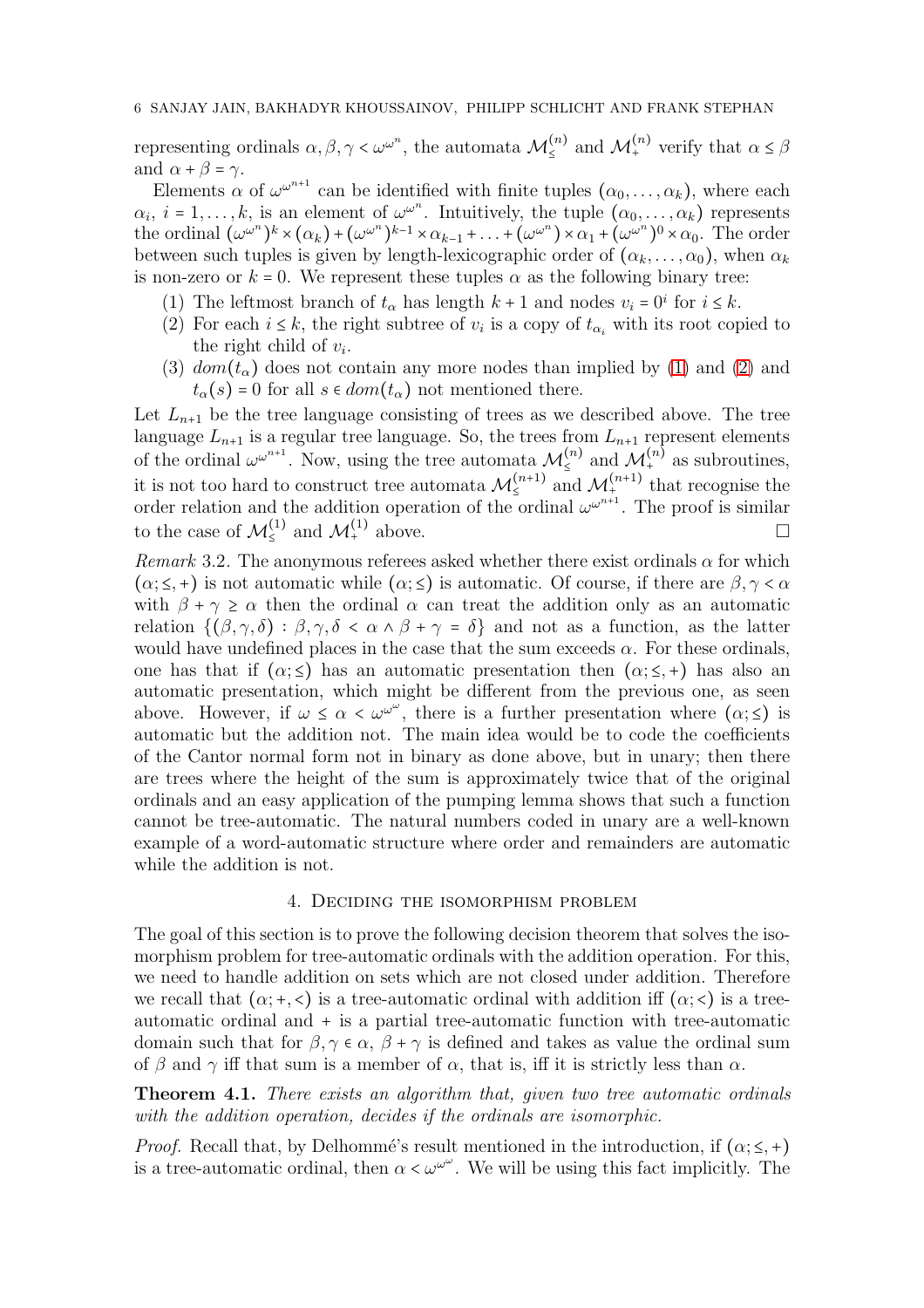following well-known claim (see e.g. [\[13,](#page-8-23) [27\]](#page-8-24)) shows that we can use the addition operation + to identify powers of the ordinal  $\omega$ . For the present work, we only consider such powers of the ordinal  $\omega$  which are of the form  $\omega^{p(\omega)}$ , where  $p(X)$  is a polynomial; larger powers of  $\omega$  like  $\omega^{\omega^{\omega}}$  do not need to be considered, as they are not tree-automatic.

<span id="page-6-0"></span>**Claim 4.2.** An ordinal  $\beta < \omega^{\omega^{\omega}}$  is closed under the addition operation + if and only if  $\beta$  is a power of the ordinal  $\omega$ .

Indeed, if  $\beta$  is of the form  $\omega^{p(\omega)}$ , where  $p(X)$  is a polynomial, then it is easy to check that  $\beta$  is closed under the addition operation +. Otherwise,  $\beta$  is of the form

$$
\beta = \omega^{p(\omega)}c + \beta',
$$

where  $0 < \beta' < \omega^{p(\omega)}$  and  $c > 0$ , or  $\beta' = 0$  and  $c > 1$ . So,  $\omega^{p(\omega)} < \beta$  yet  $\omega^{p(\omega)}(c+1) \ge \beta$ . Therefore,  $\beta$  is not closed under the addition operation.

So, let  $(\alpha; \leq, +)$  be a tree-automatic ordinal with the addition operation +. Consider the following set:

$$
P_{\alpha} = \{ \beta \le \alpha \mid \beta \neq 0 \ \& \ \forall \gamma \forall \gamma' (\gamma < \beta \ \& \ \gamma' < \beta \rightarrow \gamma + \gamma' \text{ is defined and } \gamma + \gamma' < \beta \} \}.
$$

The set  $P_{\alpha}$  is a regular tree language by Theorem [2.6](#page-3-0) (since it is first order definable) and the order  $\leq$  restricted to  $P_{\alpha}$  is an ordinal; we will identify  $P_{\alpha}$  with this ordinal. Our second claim is the following:

<span id="page-6-1"></span>**Claim 4.3.** The ordinal  $P_{\alpha}$  is a tree-automatic ordinal strictly less than  $\omega^{\omega}$ .

To see this, use that the set  $P_\alpha$  consists of the powers of  $\omega$  less or equal to  $\alpha$  by Claim [4.2.](#page-6-0) If the ordinal  $P_{\alpha}$  equals  $\gamma$ , then  $\omega^{\gamma} \leq \alpha$ . Since  $\alpha < \omega^{\omega^{\omega}}$ , this implies  $\gamma < \omega^{\omega}$ .

<span id="page-6-2"></span>**Claim 4.4.** Given a tree-automatic ordinal  $\alpha$ , we can effectively compute the Cantor Normal Form of the ordinal  $P_{\alpha}$ .

Here our argument is the same as in the word-automatic case for ordinals [\[17\]](#page-8-6).

By Theorem [2.6,](#page-3-0) there is an algorithm that, when given as input any treeautomatic presentation of  $(\alpha; +, \leq)$ , computes a tree-automatic presentation of the ordinal  $(P_{\alpha}; \leq)$ . Let  $\gamma_0$  denote this ordinal. It is strictly less than  $\omega^{\omega}$  by Claim [4.3.](#page-6-1)

We will iterate the following step, beginning with  $k = 0$ , until the resulting ordinal is the empty set. First we compute the number  $b_k$  of steps which one needs to remove the largest element of  $\gamma_k$  until the resulting ordinal is a limit ordinal, that is, has no largest element. Next we let  $\gamma_{k+1}$  be the subset of  $\gamma_k$  of all limit ordinals in  $\gamma_k$ , that is, of all ordinals  $\delta$  which satisfy that there are smaller ordinals than  $\delta$ , but among those there is no largest one. Now we let  $k = k + 1$  and iterate this process.

For each k it holds that  $\gamma_k = \omega \cdot \gamma_{k+1} + b_k$ . Thus, in the Cantor Normal Form, the degree of  $\gamma_{k+1}$  is one below that of  $\gamma_k$  and  $b_k$  is the last constant part of the Cantor Normal Form of  $\gamma_k$ . Iterating this gives that the Cantor Normal Form of  $P_{\alpha}$  is  $\omega^h \cdot b_h + \ldots + \omega \cdot b_1 + b_0$  and h is the least value where  $\gamma_{h+1}$  is the empty set.

Since the procedure is effective by Theorem [2.6,](#page-3-0) this proves Claim [4.4.](#page-6-2)

<span id="page-6-3"></span>**Claim 4.5.** Given a tree-automatic ordinal with addition  $(\alpha; \leq, +)$ , we can effectively compute a tree-automatic ordinal with addition  $(\alpha'; \leq, +)$  such that  $\alpha = \omega^{P_{\alpha}} + \alpha'$  and this procedure allows to compute the Cantor Normal Form of  $\alpha$ .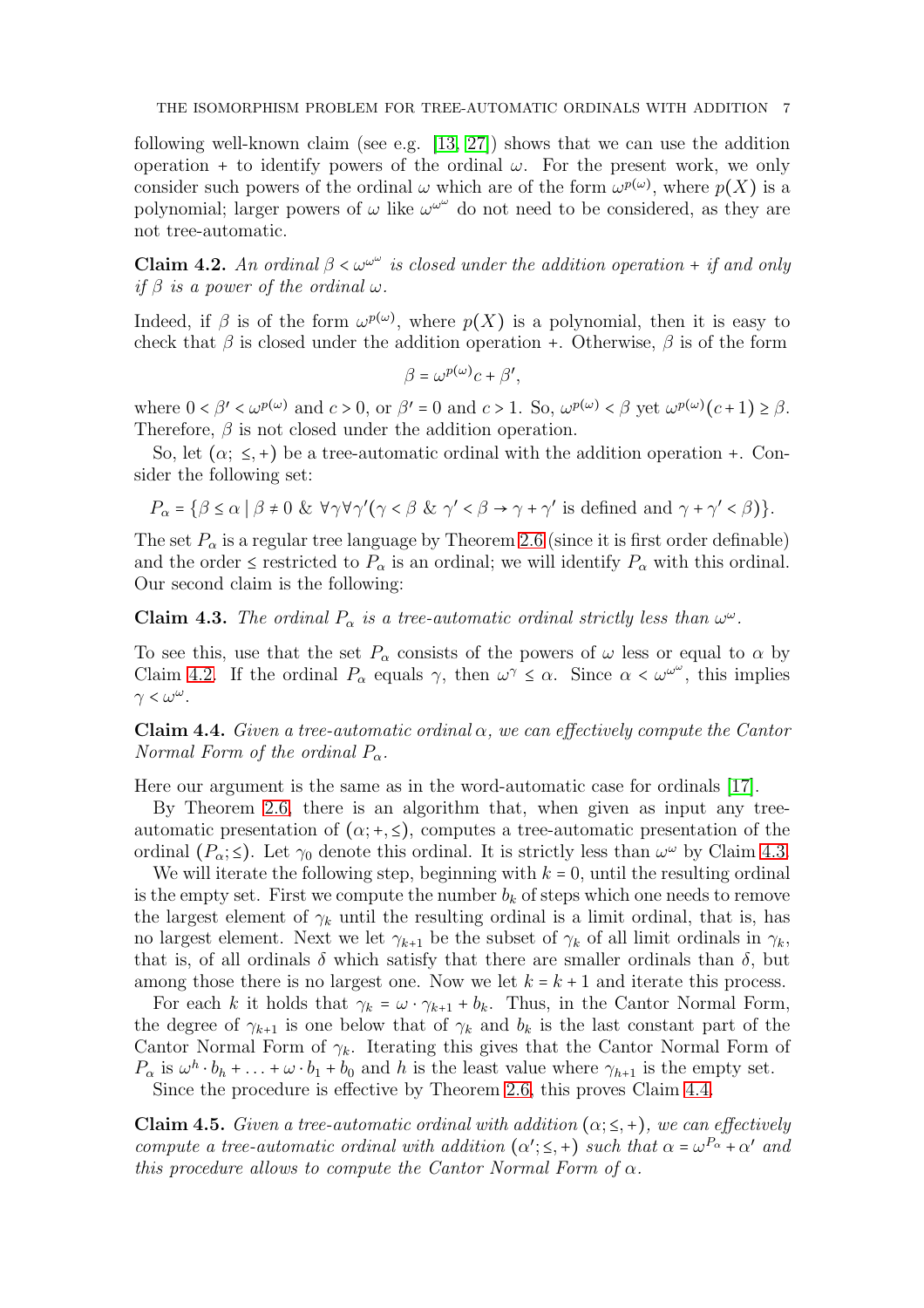The ordinal  $\omega^{P_{\alpha}}$  is equal to  $\alpha$  in the case that  $\alpha$  is closed under + and in this case,  $\alpha' = 0$ . Otherwise  $\omega^{P_\alpha}$  is the smallest ordinal  $\beta \in \alpha$  such that there is no  $\gamma$  with  $\beta < \gamma < \alpha$  which is closed under +; this  $\beta$  exists by the well-orderedness of  $\alpha$ . Now we define  $\alpha' = \{ \gamma \in \alpha : \beta + \gamma \text{ is defined and in } \alpha \}$  and inherit the addition from  $\alpha$  to α' as follows: for  $\gamma, \delta \in \alpha'$ , we check whether  $\gamma + \delta$  and  $\beta + (\gamma + \delta)$  are both defined in  $(\alpha; \leq, +);$  if so, then we let  $\gamma + \delta$  have in  $(\alpha; \leq, +)$  the same value as in  $(\alpha; \leq, +)$ , else we let  $\gamma + \delta$  be undefined in  $(\alpha'; \leq, +)$ . We note that  $\alpha' < \alpha$ , as  $P_{\alpha}$  is the exponent of the highest  $\omega$ -power with nonzero coefficient in the Cantor Normal Form of  $\alpha$  and this coefficient is then in  $\alpha'$  at least by one smaller.

Now we let  $\alpha_0 = \alpha$  and  $\ell = 0$ . While  $\alpha_\ell$  is not an  $\omega$ -power, we update  $\alpha_{\ell+1} = \alpha'_\ell$ and  $\ell = \ell + 1$ . Now let  $\ell$  be the final value of this process and  $\alpha_0, \alpha_1, \ldots, \alpha_\ell$  as defined on the way. It is easy to see by induction that the ordinals in this sequence form a strictly descending chain and that

$$
\alpha = \sum_{k=0}^{\ell} \omega^{P_{\alpha_k}} = \omega^{P_{\alpha_0}} + \omega^{P_{\alpha_1}} + \ldots + \omega^{P_{\alpha_{\ell}}}.
$$

This is just due to the fact that for the Cantor Normal Form  $\sum_{k=0}^{h} \omega^{\beta_k}$  of  $\alpha$ , by induction for every k the Cantor Normal Form of  $\alpha_k$  equals  $\sum_{k'=k}^{h} \omega^{\beta_{k'}}$  and thus  $P_{\alpha_k} = \beta_k$ . It follows that  $\ell = h$ , since h is least such that  $\omega^{\beta_h}$  is an  $\omega$ -power. We can effectively determine  $\ell$  and the Cantor Normal Form of all  $P_{\alpha_k}$  by Claim [4.4.](#page-6-2) We can therefore also effectively determine the Cantor Normal Form of  $\alpha$  by counting equal  $\omega$ -powers in the last equation.

Claim 4.6. The isomorphism problem of tree-automatic ordinals with addition is decidable.

This follows from Claim [4.5.](#page-6-3) Suppose that two tree-automatic ordinals with addition  $(\alpha; \leq, +)$  and  $(\beta; \leq, +)$  are given. Using the process above, we produce the Cantor Normal Forms for both of these ordinals. The ordinals are isomorphic if and only if the two Cantor Normal Forms produced coincide.

Acknowledgments. The authors would like to thank Dietrich Kuske for very helpful correspondence, Peter Koepke for discussions and the anonymous referees for their helpful comments. Part of this work was done while F. Stephan visited the University of Bonn during his sabbatical leave and while P. Schlicht was working there. S. Jain was supported in part by NUS grant C252-000-087-001; B. Khoussainov was supported in part by the Marsden Fund grant of the Royal Society of New Zealand; S. Jain, B. Khoussainov and F. Stephan have been supported in part by the Singapore Ministry of Education Academic Research Fund Tier 2 grant MOE2016-T2-1-019 / R146-000-234-112; furthermore, P. Schlicht was supported by a Marie Skłodowska-Curie Individual Fellowship with number 794020.

### **REFERENCES**

- <span id="page-7-0"></span>[1] Vince Bárány, Erich Grädel and Sasha Rubin. Automata-based presentations of infinite structures. In Javier Esparza, Christian Michaux and Charles Steinhorn (eds), *Finite and Algorithmic Model Theory*, London Mathematical Society Lecture Note Series, no. 379, pp. 1–76, 2011.
- <span id="page-7-1"></span>[2] Achim Blumensath and Erich Grädel, Automatic structures, Proceedings *Logic in Computer Science*, LICS 2000, pp. 51–62, 2000.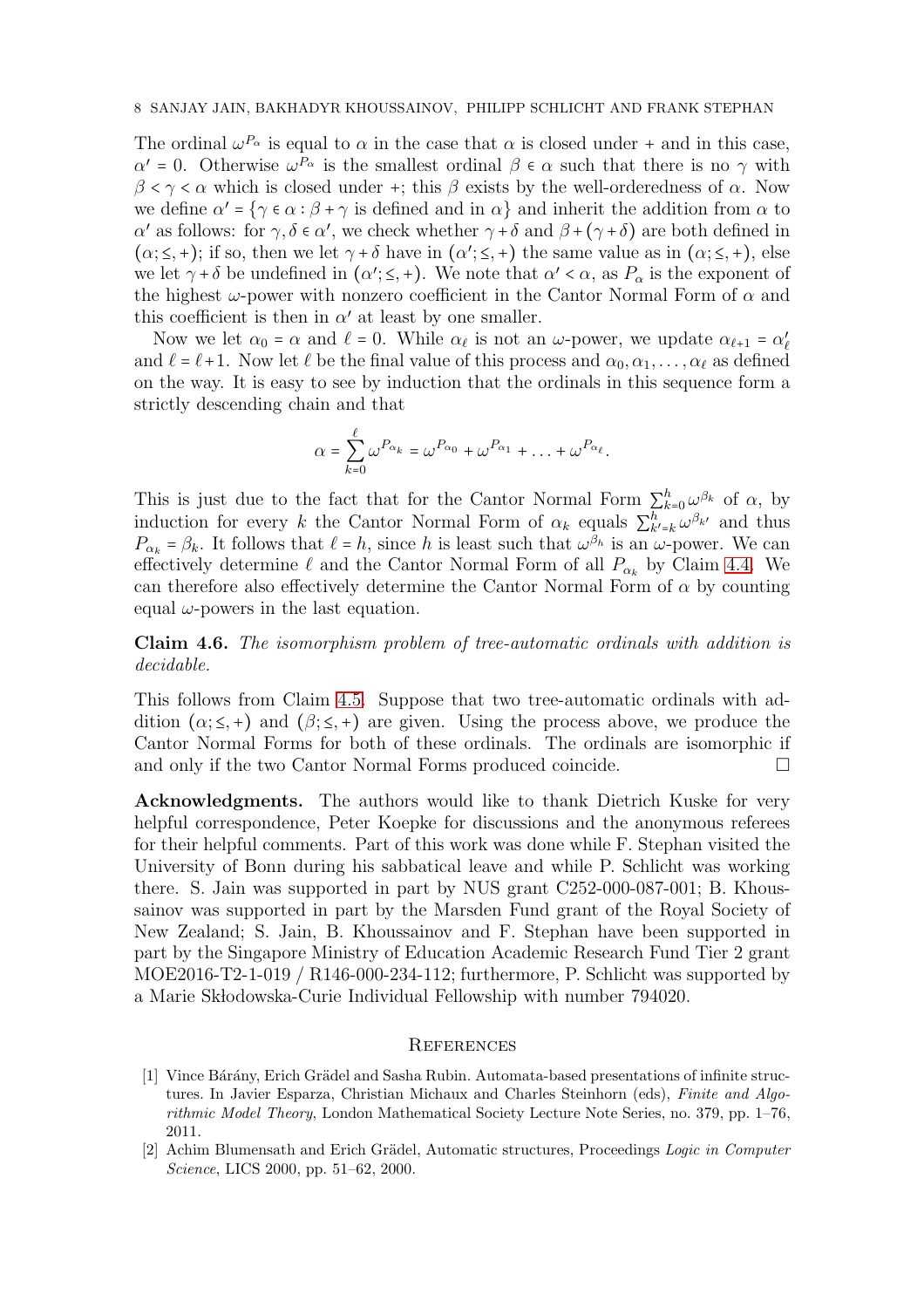THE ISOMORPHISM PROBLEM FOR TREE-AUTOMATIC ORDINALS WITH ADDITION 9

- <span id="page-8-13"></span><span id="page-8-1"></span>[3] Achim Blumensath and Erich Grädel. Finite presentations of infinite structures: Automata and interpretations. *Theory of Computing Systems*, 37 (6), pp. 641–674, 2004.
- <span id="page-8-14"></span>[4] Georg Cantor. Beiträge zur Begründung der transfiniten Mengenlehre [Contributions to the foundations of transfinite set theory]. *Mathematische Annalen*, 46, pp. 481–512, 1895.
- <span id="page-8-0"></span>[5] Georg Cantor. Beiträge zur Begründung der transfiniten Mengenlehre [Contributions to the foundations of transfinite set theory]. *Mathematische Annalen*, 49, pp. 207–246, 1897.
- [6] Christian Delhommé. Automaticité des ordinaux et des graphes homogènes [Automaticity] of ordinals and of homogeneous graphs]. *Comptes Rendus Mathematique*, 339 (1), pp. 5–10, 2004.
- <span id="page-8-2"></span>[7] Olivier Finkel and Stevo Todorčević. A hierarchy of tree-automatic structures. *The Journal of Symbolic Logic*, 77 (1), pp. 350–368, 2012.
- <span id="page-8-15"></span><span id="page-8-3"></span>[8] Olivier Finkel and Stevo Todorčević. Automatic ordinals. *International Journal of Unconventional Computing*, 9 (1–2), pp. 61–70, 2013.
- [9] Bernard R. Hodgson. *Th´eories d´ecidables par automate fini* [Decidable theories via finite automatal. Ph.D. thesis, Département de Mathématiques et de Statistique, Université de Montréal, 1976.
- <span id="page-8-20"></span><span id="page-8-16"></span>[10] Bernard R. Hodgson. Décidabilité par automate fini [Decidability via finite automata]. *An*nales des sciences mathématiques du Québec, 7 (1), pp. 39–57, 1983.
- [11] Hajime Ishihara, Bakhadyr Khoussainov and Sasha Rubin. On isomorphism invariants of some automatic structures. *Proceedings of Logic in Computer Science*, LICS 2002, pp. 235– 244, 2002.
- <span id="page-8-11"></span>[12] Sanjay Jain, Bakhadyr Khoussainov, Philipp Schlicht and Frank Stephan. Tree-automatic scattered linear orders. *Theoretical Computer Science*, 626, pp. 83–96, 2016.
- <span id="page-8-23"></span><span id="page-8-7"></span>[13] Thomas Jech. *Set Theory: Third Millennium Edition.* Springer Monographs in Mathematics, 2003.
- [14] Bakhadyr Khoussainov and Mia Minnes. Three Lectures on Automatic Structures. *Proceedings of the ASL Logic Colloquium 2007*, *Lecture Notes in Logic* 35, F. Delon et al (eds), pp. 132–176, 2010.
- <span id="page-8-17"></span>[15] Bakhadyr Khoussainov and Anil Nerode. Automatic Presentations of Structures. D. Lievant (editor) *Proceedings, conference on Logic and Computational Complexity*, pp. 367–393, 1994.
- <span id="page-8-18"></span>[16] Bakhadyr Khoussainov and Anil Nerode. Open Questions in the Theory of Automatic Structures. *Bulletin of the European Association of Theoretical Computer Science* (EATCS), no. 94, pp. 181–204, 2008.
- <span id="page-8-6"></span>[17] Bakhadyr Khoussainov, Sasha Rubin and Frank Stephan. Automatic linear orders and trees. *ACM Transactions on Computational Logic* 6 (4), pp. 675–700, 2005.
- <span id="page-8-19"></span>[18] Dietrich Kuske. Is Cantor's theorem automatic? *International Conference on Logic for Programming Artificial Intelligence and Reasoning*, 22 September 2003, pp. 332–345. Springer, Berlin, Heidelberg, 2003.
- <span id="page-8-8"></span>[19] Dietrich Kuske. Isomorphisms of scattered automatic linear orders. *Theoretical Computer Science* 533, pp. 46–63, 2014.
- <span id="page-8-9"></span>[20] Dietrich Kuske, Jiamou Liu and Markus Lohrey. The Isomorphism Problem on Classes of Automatic Structures. *Proceedings of Logic in Computer Science*, LICS 2010, pp. 160–169, 2010.
- <span id="page-8-10"></span>[21] Dietrich Kuske, Jiamou Liu and Markus Lohrey. The isomorphism problem for ω-automatic trees. *Annals of Pure and Applied Logic*, 164 (1), pp. 30–48, 2013.
- <span id="page-8-22"></span><span id="page-8-21"></span>[22] Andr´e Nies. Describing groups. *Bulletin of Symbolic Logic*, 13 (3), pp. 305–339, 2007.
- [23] Andr´e Nies and Richard M. Thomas. FA-presentable groups and rings. *Journal of Algebra*, 320 (2), pp. 569–585, 2008.
- <span id="page-8-4"></span>[24] Sasha Rubin. Automata presenting structures: A survey of the finite string case. *Bulletin of Symbolic Logic*, 14 (2), pp. 169–209, 2008.
- <span id="page-8-5"></span>[25] Sasha Rubin. Automatic structures. In Jean-Eric Pin (ed), ´ *Handbook of Automata Theory*. To appear.
- <span id="page-8-12"></span>[26] Philipp Schlicht and Frank Stephan. Automata on ordinals and automaticy of linear orders. *Annals of Pure and Applied Logic*, 164 (5), pp. 523–527, 2013.
- <span id="page-8-24"></span>[27] Wacław Sierpiński. Cardinal and ordinal numbers. *Polska Akademia Nauk, Monografie Matematyczne*. Tom 34 Państwowe Wydawnictwo Naukowe, Warsaw 1958.